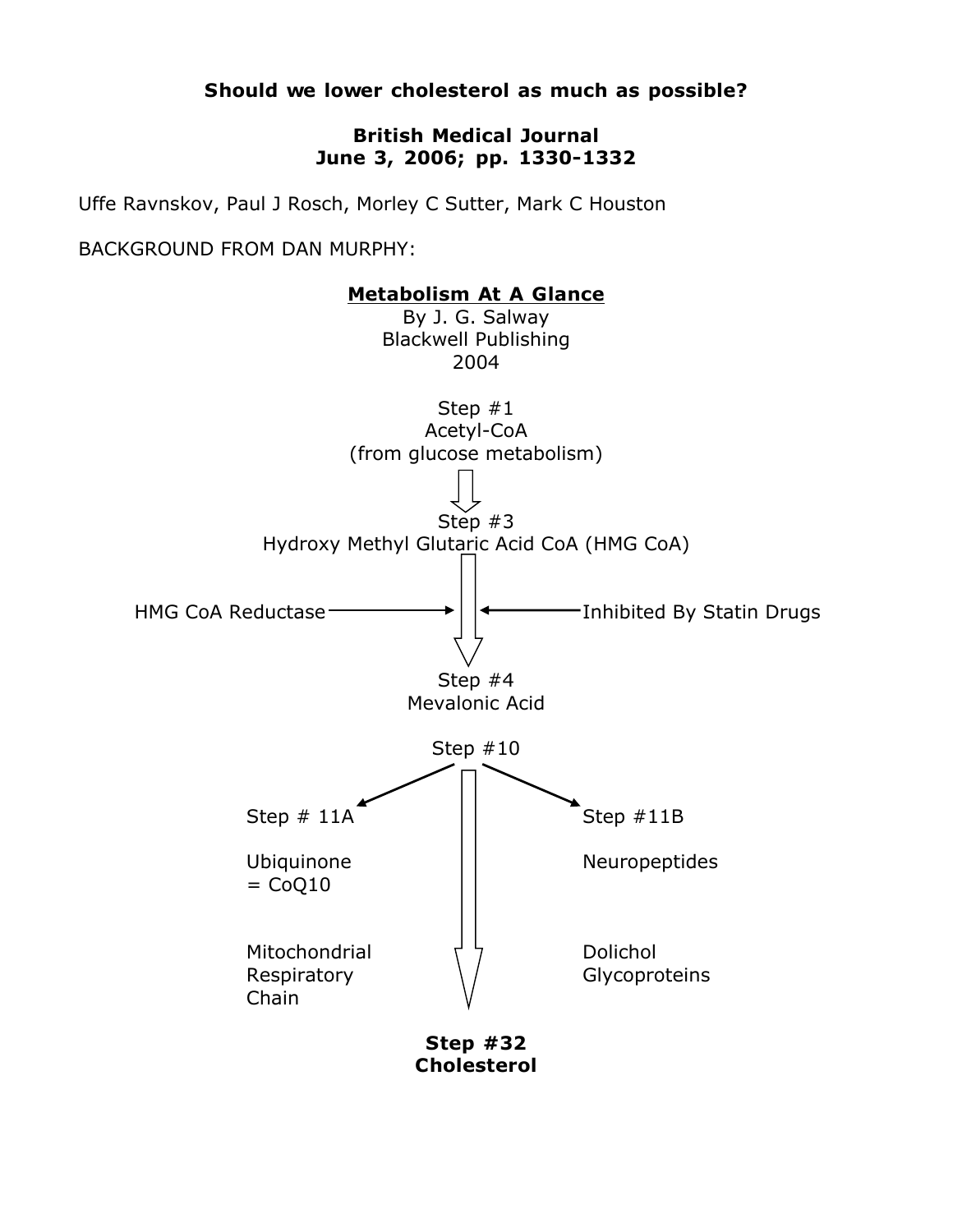## KEY POINTS FROM THIS ARTICLE:

1) "Statins are portrayed as harmless drugs that almost everyone would benefit from, but little is known about the side effects at the high doses now being suggested."

2) The American National Cholesterol Education Program new recommendations for lowering cholesterol would "put most of the Western world's adult population on statin therapy." However, the risk to benefit ratio for a more drastic lowering of low-density lipoprotein cholesterol is unknown and these authors question the wisdom of this advice.

3) People at elevated cardiovascular risk would have to take higher statin doses that "would increase the risk of adverse side effects." "Clinical experience has taught us that a dose increase of that size of any drug will inevitably increase both the number and the seriousness of side effects."

4) A study evaluating aggressive lipid lowering with high-dose statins did not show a reduction of deaths, but the "number of adverse effects were far higher than in any previous statin trial. Almost 90% of participants had side effects, and in almost half of them they were recorded as serious."

- 5) Known adverse effects of statins include:
- A)) Heart failure

"All statins inhibit the synthesis of hydroxymethylglutaryl [HMG] coenzyme A reductase, an enzyme involved in synthesis of the precursor of cholesterol and other important molecules such as coenzyme Q10, vital for mitochondrial energy production. Statins lower plasma CoQ10 concentrations and worsen cardiac function in patients with heart failure, and oral coenzyme Q10 can improve or prevent this serious complication."

B)) Myalgia and rhabdomyolysis

Muscle complaints may occur in as many as 73% of statin takers.

"In rare cases, myopathy has led to rhabdomyolysis and death from renal failure."

C)) Mental and neurological symptoms

"Cholesterol is vital for the development and function of the brain. It is therefore unsurprising that reduced concentrations may produce mental and neurological complaints such as severe irritability, aggressive behaviour, suicidal impulses, cognitive impairment, memory loss, global amnesia, polyneuropathy, and erectile dysfunction."